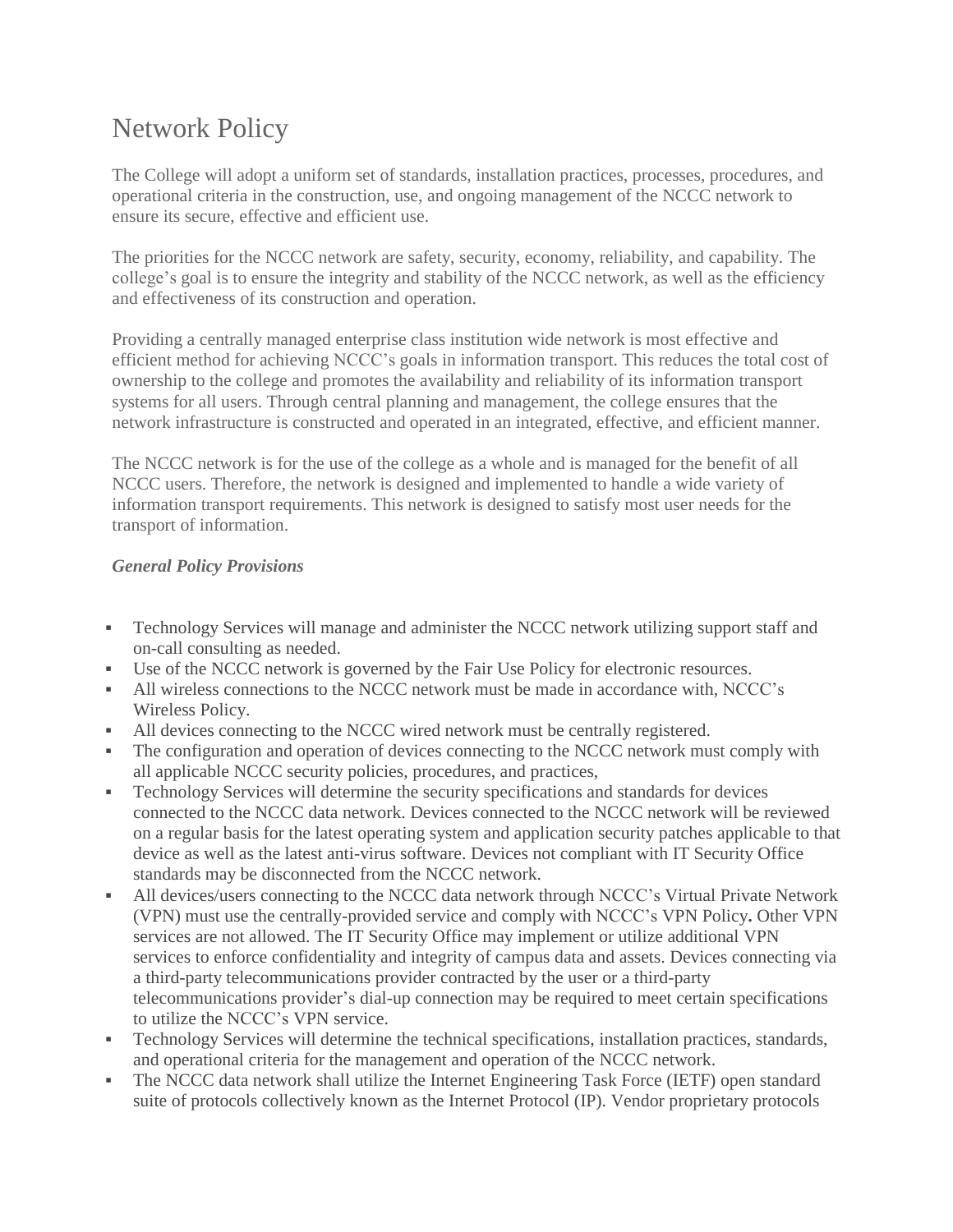such as AppleTalk, IPX, or any other proprietary protocols will not be routed over the NCCC data network.

- Units/users may not attempt to implement their own network infrastructure or extend the NCCC network without permission from Technology Services. This includes, but is not limited to, basic network devices such as repeaters, switches, routers, network firewalls, wireless access points, telephone key systems, CATV splitters or virtual extensions using tunneling technologies such as Virtual Private Networking (VPN) hardware and/or software. Units/users may not offer alternative methods of access to the NCCC network, such as modems.
- Devices connecting to the NCCC's data network must use the central Dynamic Host Control Protocol server.
- Devices connecting to the NCCC's data network must use the central Domain Name Service (DNS).
- Division's will be responsible for expenses associated with correction of any unauthorized installation, modification, or resulting repair.
- The college recognizes that certain organizations/departments may require their own information transport networks for academic, research, or other special purposes. However ALL networks of this type utilizing any type of transport media (electrical, photonic or wireless) for any information transport need are considered owned by the college and as such fall under the jurisdiction of the college. Implementation of such networks must be coordinated through NCCC Technology Services.
- The Director of Technology Services can make exceptions to the provisions of this policy in accordance with overall network management and reliability requirements and user needs.

### *Responsibilities of Technology Services*

Information Services responsibilities regarding the NCCC network include but are not limited to:

- monitoring rules, regulations, guidelines, best practices and standards of:
	- Federal Communications Commission (concerning telecommunications)
	- Digital Millennium Copyright Act (DMCA)
	- Building Industry Consulting Service International (BICSI)
	- Telecommunications Industry Association (TIA)
	- Institute of Electrical and Electronics Engineers (IEEE)
	- International Telecommunications Union (ITU)
	- Internet Engineering Task Force (IETF)
	- National Electric Code (NEC)
	- National Electric Safety Code (NESC)
	- Americans with Disabilities Act (ADA)
	- American College and NCCC Telecommunications Association (ACUTA)